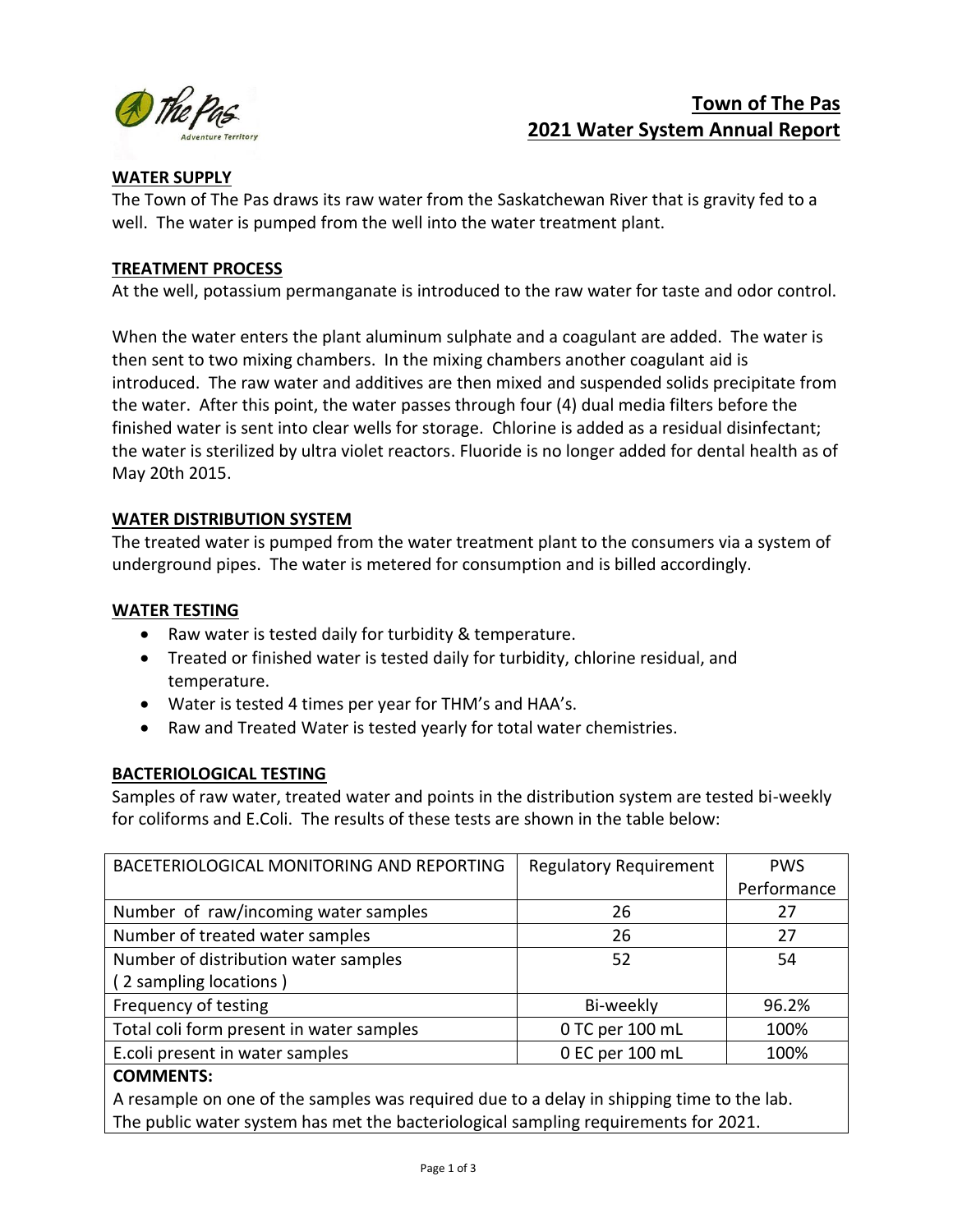# **TURBIDITY TESTING**

Turbidity is a measurement of water clarity. This test is used as a benchmark on how the treatment process is working. Facilities are obligated to meet regulatory requirements on the filtering process and the treated water that is sent to consumers. The results of these tests are shown in the table below:

| <b>Turbidity Standards</b> | <b>Regulatory Requirement</b>         | <b>PWS Performance</b> |
|----------------------------|---------------------------------------|------------------------|
| Chemically assisted,       | $\leq$ 0.3 NTU in at least 95% of the | 100%                   |
| rapid gravity              | samples taken per month               | (98.4%)                |
| filtration process         | Not to exceed 0.3 NTU for more        | 100%                   |
|                            | than 12 continuous hours              |                        |
|                            | Not to exceed 1.0 NTU at              | 100%                   |
|                            | anytime                               |                        |
| Frequency of testing       | Daily                                 | 100%                   |

### **DISINFECTION TESTING & MONITORING**

This testing is done to ensure that the water is safe for the consumer and to meet the regulatory requirements. The results of these tests are shown in the table illustrated below:

| <b>Chlorine Requirements</b>            | <b>Regulatory Requirement</b> | <b>PWS Performance</b> |
|-----------------------------------------|-------------------------------|------------------------|
| (A) Free chlorine residual entering the | $> 0.5$ mg/L                  | 100%                   |
| distribution system                     |                               | $(1.94 \text{ mg/L})$  |
| (B) Free chlorine residual in the       | $> 0.1$ mg/L                  | 94.6%                  |
| distribution system                     |                               | $(0.626 \text{ mg/L})$ |
| (C) Frequency of testing                | Daily for A                   | 100%                   |
|                                         | Bi Weekly for B               | 100%                   |
| (D) Report submissions                  | Monthly                       | 100%                   |

### **FLUORIDE**

The Town of The Pas no longer fluoridates the as of May 20th 2015.

### **DISINFECTION BY-PRODUCTS MONITORING & REPORTING**

These tests are done to meet Regulatory requirements. The results of these tests are shown on the following table:

| <b>DISINFECTION BY -PRODUCTS MONITORING</b>     | Regulatory         | <b>PWS</b>    |
|-------------------------------------------------|--------------------|---------------|
| <b>AND REPORTING</b>                            | Requirement        | Performance   |
|                                                 |                    |               |
| A) Total Trihalomethane sampling requirements   | 4 times per year   | 100%          |
| B) Total Trihalomethane Standard*               | $0.1 \text{ mg/L}$ | $0.084$ mg/L  |
| C) Total Haloacetic Acids sampling requirements | 4 times per year   | 100%          |
| D) Total Haloacetic Acids Standard**            | $0.08$ mg/L        | $0.0469$ mg/L |

\*THM and HAA results were lower than the previous year. Last year's result was 0.157 mg/L mg/L.

\*\* Total Haloacetic Acids results were lower than previous year. Last year's result was 0.0858 mg/L.